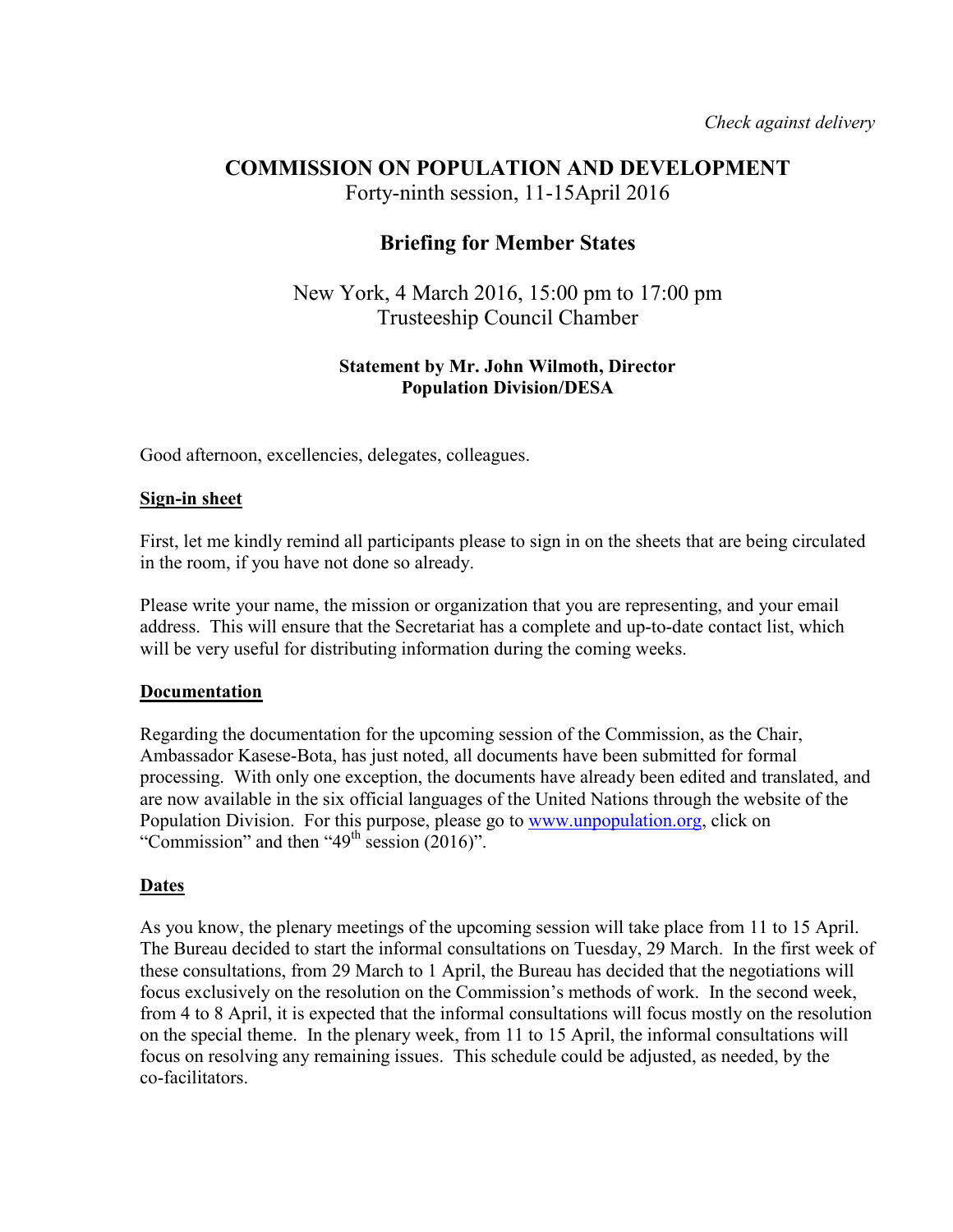## **Meeting rooms**

The plenary meetings of the Commission are scheduled to be held in Conference Room 4 of the Conference Building. At this point, we have been able to reserve Conference Room 6 for the informal consultations during the plenary week as well as the two weeks prior.

The Secretariat will assist the co-facilitators in keeping you informed of any room changes. Nevertheless, I recommend strongly that delegations also check regularly the UN Journal for information about any last-minute room changes.

### **Organization of work**

Let me now turn to the organization of work, starting with a review of the various agenda items.

On the first day of the resumed session, Monday, 11 April, the Commission will elect its officers under agenda item 1. Also under this agenda item, the Commission will finalize the election of the members of the Bureau for the current session.

The adoption of the provisional agenda, the organization of work, and the report of the inter-sessional meetings of the Bureau will take place under agenda item 2, also on Monday.

Under agenda item 3, entitled "Actions for the further implementation of the Programme of Action of the International Conference on Population and Development", the Commission will have before it three reports of the Secretary-General: a report on the special theme of the 49<sup>th</sup> session (E/CN.9/2016/3); a report on the monitoring of population programmes, focusing on the special theme of the  $49<sup>th</sup>$  session (E/CN.9/2016/4); and a report on the flow of financial resources for assisting in the further implementation of the Programme of Action of the International Conference on Population and Development (E/CN.9/2016/5).

Member States delivering statements under agenda item 3 may wish to build on the three reports of the Secretary-General that will be presented under this agenda item.

Agenda item 4 consists of a general debate on national experience in population matters. It could begin on Monday afternoon or later, depending on the length of the speakers list for the previous item. Under agenda item 4, countries are encouraged to make substantive statements about their national population experiences, with a focus on the special theme of the session or on other population matters of national importance. Item 4 is expected to conclude by the end of Wednesday afternoon.

On Thursday morning, the Commission will jointly consider agenda items 5 and 7. As already mentioned by the Chair, Ambassador Frederick Musiiwa Makamure Shava, Permanent Representative of Zimbabwe and Vice-President of ECOSOC, will make a presentation at 10:00 am on Thursday, 14 April, as part of agenda item 5. This presentation is intended to launch a discussion on the relevance of population issues to this year's annual theme of ECOSOC and, more broadly, on the potential contributions of the Commission to the work of ECOSOC, including the high-level political forum when it meets under the auspices of the Council. We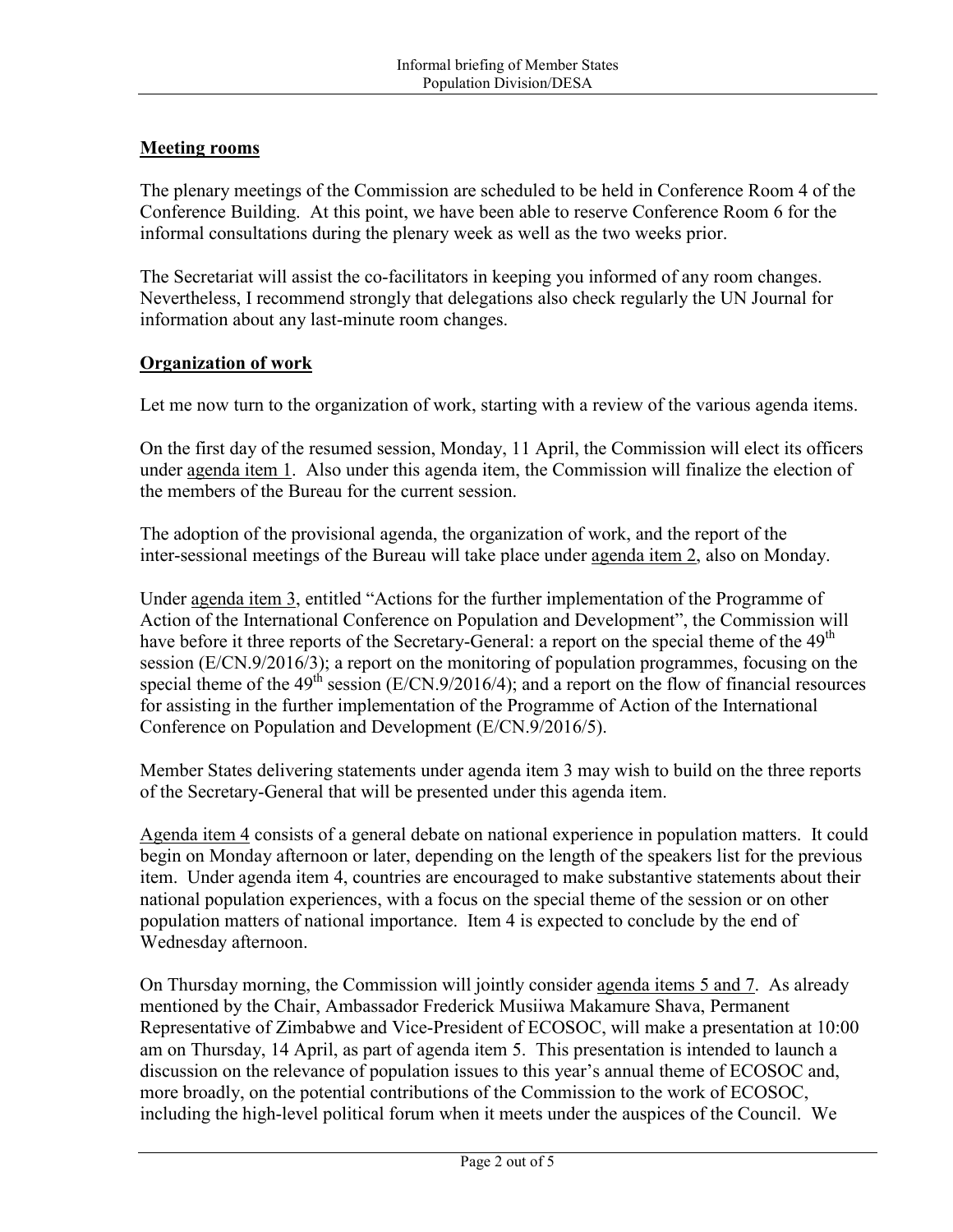would encourage delegations to participate actively in this discussion, which is very timely especially in light of the ongoing review of the Commission's methods of work.

The Secretariat has prepared a note on the future organization and methods of work of the Commission, which will be considered under agenda item 7. Delegations are invited to make statements as part of the joint consideration of agenda items 5 and 7. At the end of the joint consideration of these two items, the Commission is expected to take action on a draft proposal, or resolution, on its methods of work.

On Friday morning, the Commission will consider agenda item 6, which includes presentations by the Secretariat on the report of the Secretary-General on world demographic trends, the report of the Secretary-General on programme implementation and progress of work in the field of population in 2015, and a note by the Secretariat on the proposed strategic framework of the Population Division for the period 2018-2019. Member States are invited to make statements in response to these reports and the note prepared for this agenda item.

On Friday afternoon, the Commission will take action on the remaining draft proposals, including a resolution on the special theme, a decision about the special themes for the next two years, and a decision to adopt the provisional agenda for the fiftieth session. The Commission should also adopt the draft report of the Commission on its forty-ninth session on Friday afternoon.

Immediately following the closing of the forty-ninth session on Friday, 15 April, the fiftieth session will open for the sole purpose of electing the new members of the Bureau. Following the principle of geographical rotation followed by the Commission since 2005, the Asia-Pacific group will chair the Bureau of the fiftieth session.

The Bureau decided to dedicate Tuesday and Thursday afternoon to informal consultations, so there will be no plenary meetings taking place at those times, on the condition that the other meetings are sufficient for accommodating the list of speakers. This plan is reflected in the organization of work.

### **Keynote speakers and other experts**

On Monday, 11 April, between 12:00 noon and 1:00 pm, there will be a keynote address by Ms. Lisa Bersales, Chief Statistician of the Philippines and co-chair of the Inter-agency and Expert Group on SDG indicators (IAEG-SDGs). The presentation by Ms. Bersales will provide a global overview of the role of the demographic evidence base in estimating the indicators of the 2030 Agenda. The presentation will be followed by an interactive debate moderated by the Chair, Ambassador Kasese-Bota.

The Chair of the Statistical Commission has been invited to make a statement about linkages between demographic data and the monitoring framework that the Statistical Commission will approve during its session next week. The Chair's participation still needs to be confirmed, but we expect the statement to be delivered on Tuesday morning between 10:00 and 11:00 am.

On Tuesday, 12 April, from 12:00 noon to 1:00 pm, there will be a keynote address by Mr. Andrew Tatem of the University of Southampton in the United Kingdom, entitled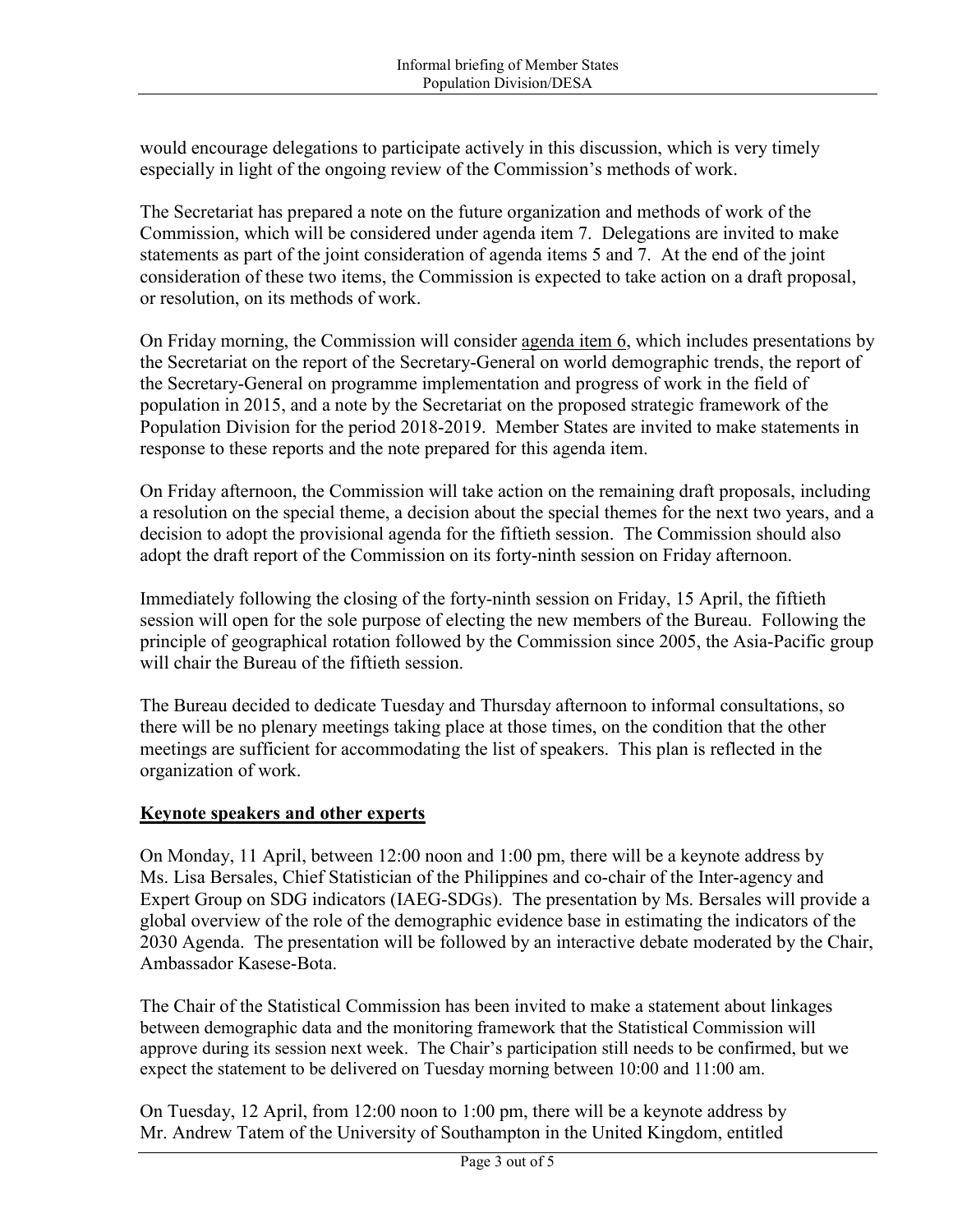"Integration of traditional and new data sources and technologies: from censuses to big data". This presentation will also be followed by an interactive discussion and debate.

On Wednesday afternoon from 3:00 to 4:30 pm, there will be an expert panel and interactive discussion on "Uses of the demographic evidence base for development policy and programme planning and monitoring". The discussion will be moderated by Mr. Bill Miller of Global Connections. The panelists will be:

- Mr. Pali Lehohla, Statistician-General of Statistics South Africa;
- Mr. Vladimir M. Shkolnikov, Head of the Laboratory of Demographic Data, Max Planck Institute for Demographic Research, Rostock, Germany;
- Ms. Ann M. Starrs, President and CEO, Guttmacher Institute; and
- Mr. Eduardo Clark, Director of Data for Development, National Digital Strategy, Office of the President of Mexico.

For the interactive discussions following the keynote addresses and the expert panel, delegates are encouraged to share spontaneous remarks in reaction to the speakers' presentations, rather than reading prepared statements. We will post short summaries of the presentations and biographic information on the presenters on the website of the Population Division prior to the session, which can serve to inform delegates in advance about the topics to be considered.

#### **Grounds passes for delegates**

We have been advised by the UN security service that delegates who need grounds passes to attend the upcoming session of the Commission will need to submit their requests to UN Security at least 48 hours in advance.

### **Non-governmental organizations (NGOs)**

We again welcome the participation of representatives of non-governmental organization in consultative status with ECOSOC. Pre-registration of NGO representatives will close on 31 March and registration of the pre-registered participants will take place on the morning of 11 April outside the visitors' entrance on 46th street. We have secured an overflow room to accommodate NGO representatives on the first day of the session, 11 April. NGOs with ECOSOC accreditation can submit their requests to make an oral statement by 8 April. They should send their requests to CPD49NGO@un.org.

#### **Side events**

We have received expressions of interest from permanent missions, UN entities, and non-governmental organizations to organize side events. If you are considering organizing such an event, please contact us as soon as possible, but no later than 4 April, since room availability is often an issue and cannot be guaranteed. Once we have final confirmations, we will post a schedule of side events on the CPD website.

More information on organizing side events is posted on the website of the Population Division. If you are interested in organizing an event, please send information about it to  $CPD49@$ un.org.